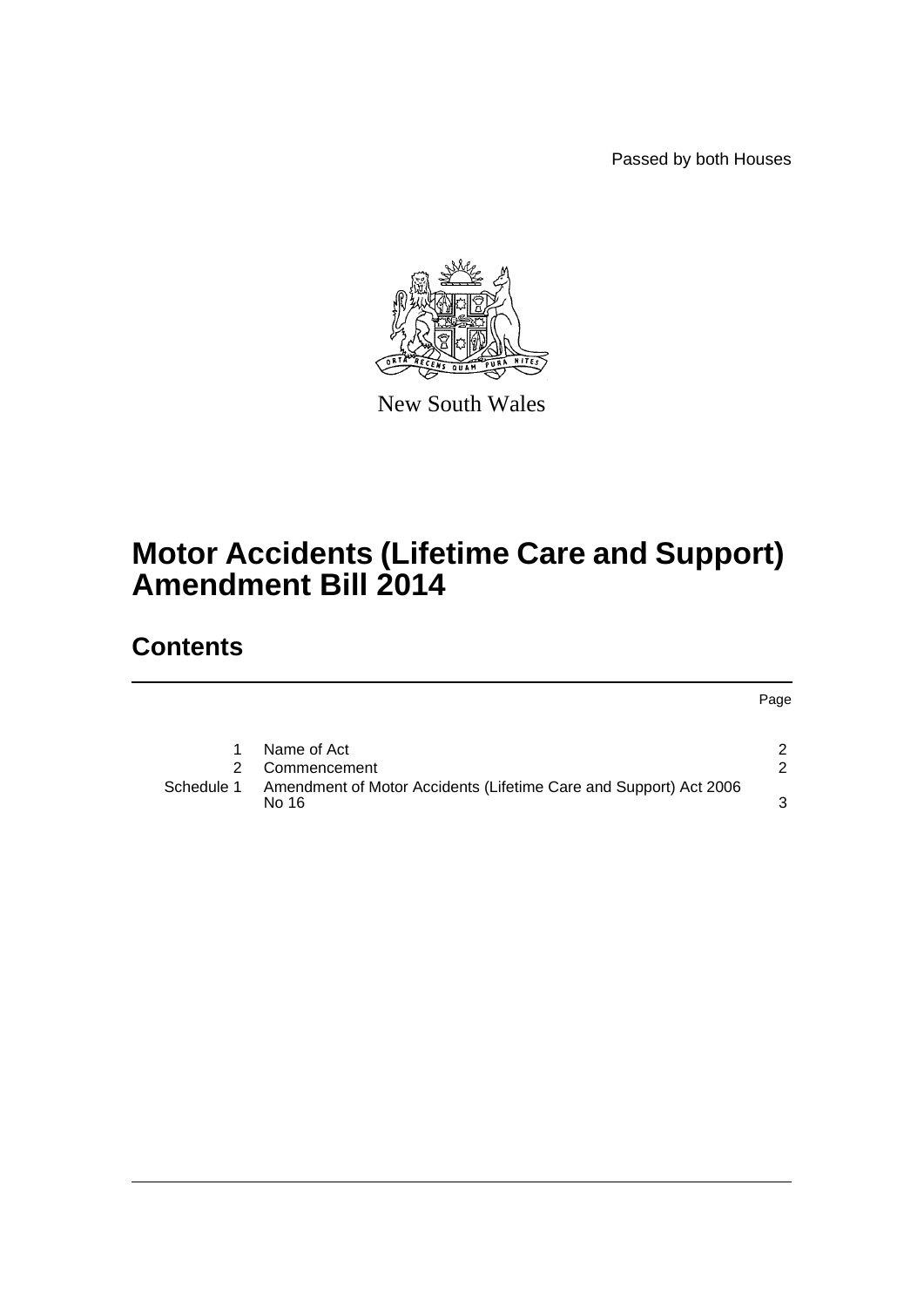*I certify that this public bill, which originated in the Legislative Assembly, has finally passed the Legislative Council and the Legislative Assembly of New South Wales.*

> *Clerk of the Legislative Assembly. Legislative Assembly, Sydney,* , 2014



New South Wales

# **Motor Accidents (Lifetime Care and Support) Amendment Bill 2014**

Act No , 2014

An Act to amend the *Motor Accidents (Lifetime Care and Support) Act 2006* to make further provision for the treatment and care needs of participants in the Scheme under that Act and for the functions of the Lifetime Care and Support Authority.

*I have examined this bill and find it to correspond in all respects with the bill as finally passed by both Houses.*

*Assistant Speaker of the Legislative Assembly.*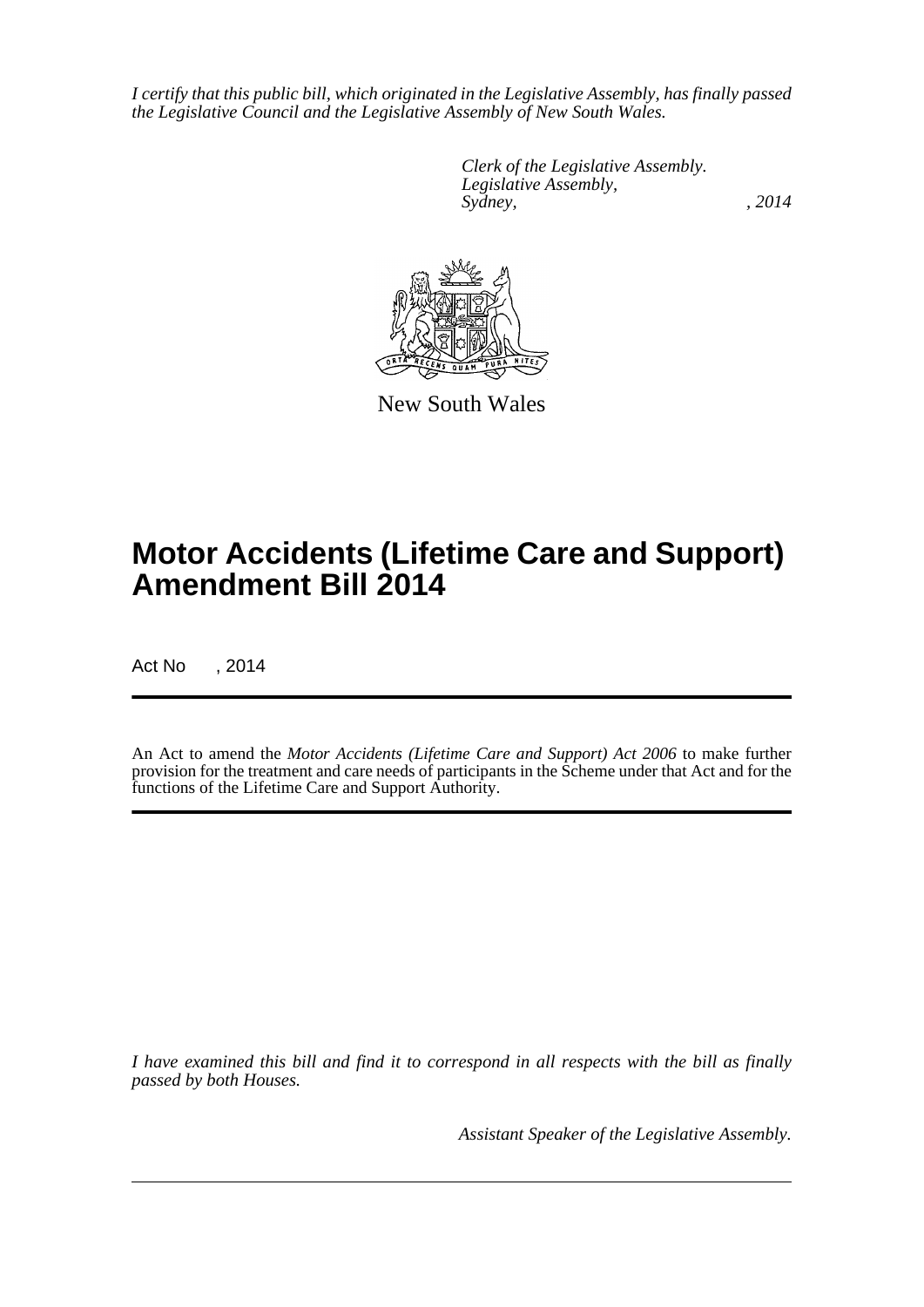## <span id="page-2-0"></span>**The Legislature of New South Wales enacts:**

#### **1 Name of Act**

This Act is the *Motor Accidents (Lifetime Care and Support) Amendment Act 2014*.

### <span id="page-2-1"></span>**2 Commencement**

This Act commences on the date of assent to this Act.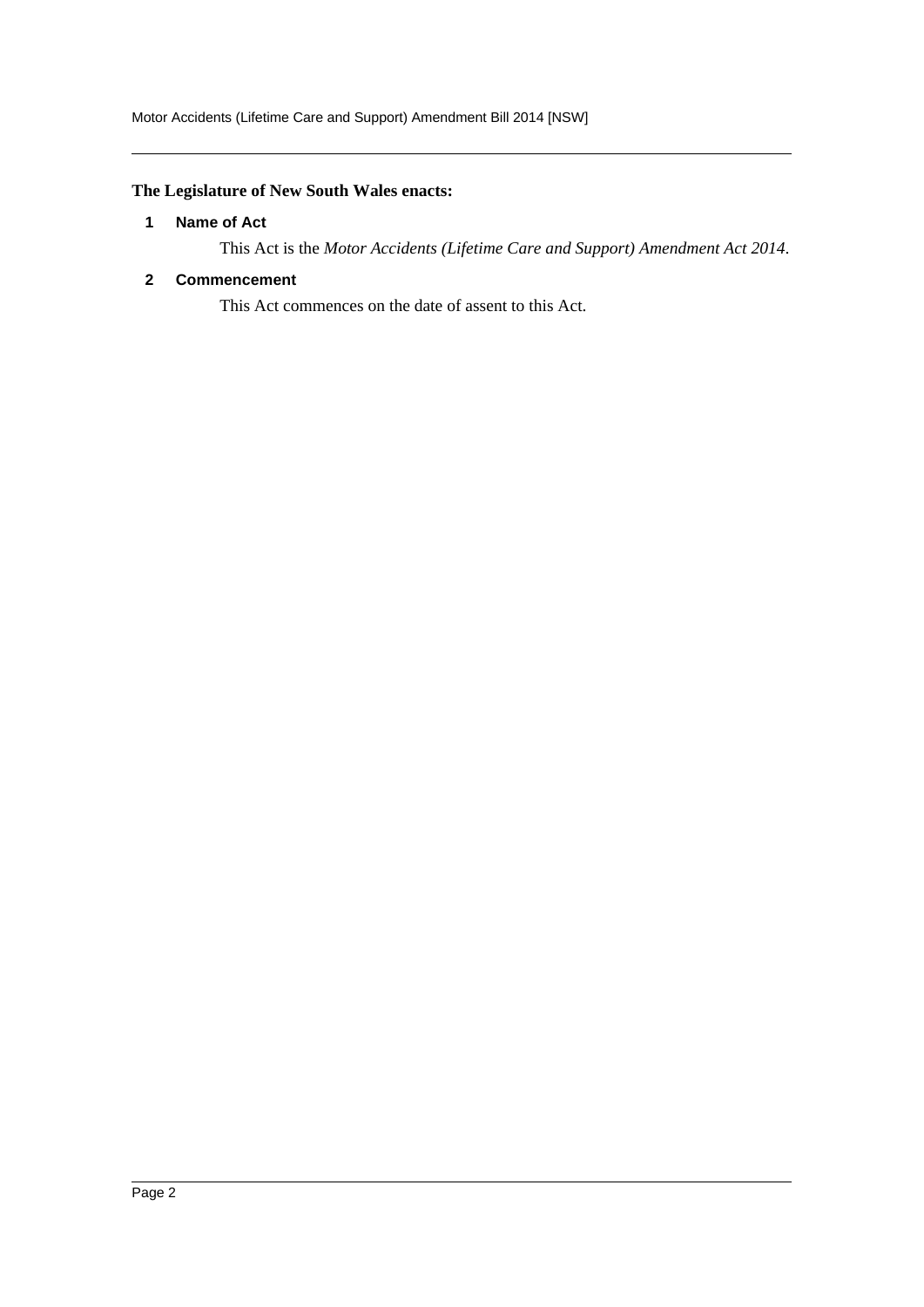## <span id="page-3-0"></span>**Schedule 1 Amendment of Motor Accidents (Lifetime Care and Support) Act 2006 No 16**

#### **[1] Section 11AA**

Insert after section 11A:

#### **11AA Option of contribution to other cost effective expenditure for meeting treatment and care needs**

- (1) The Authority has the option of satisfying its liability under this Part to pay for expenses incurred in relation to a participant's assessed treatment and care needs by contributing to alternative expenditure (incurred by or on behalf of the participant) that the Authority is satisfied will provide for those needs in a cost effective manner.
- (2) The Authority's contribution to alternative expenditure is limited to the amount of a reasonable contribution to that expenditure and is not to exceed the amount for which the Authority would otherwise have been liable under this Part to pay for expenses incurred in relation to a participant's assessed treatment and care needs.
- (3) An assessment of the option of contributing to alternative expenditure under this section is part of the assessment of the treatment and care needs of a participant in the Scheme.

**Note.** Because an assessment of this option is part of the assessment of the treatment and care needs of a participant, Part 4 and the LTCS Guidelines extend to an assessment of that option.

#### **[2] Section 41 Delegation of functions**

Insert ", including any function provided for by a care and support arrangement under section 43A" after "delegation)" in section 41 (1).

#### **[3] Section 43A**

Insert after section 43:

#### **43A Functions of the Authority under other care and support schemes**

- (1) The Authority may, with the approval of the Minister and the Treasurer, enter into an arrangement (a *care and support arrangement*) that provides for the Authority to exercise all or specified functions of a relevant authority under a care and support scheme that is prescribed by the regulations for the purposes of this section.
- (2) A care and support arrangement is to be entered into by agreement between the Authority and the relevant authority concerned and can include provision for or with respect to any matter that is necessary or convenient in connection with the conferring of functions on the Authority including (without limitation) any of the following matters:
	- (a) the manner in which the Authority is to exercise functions under the arrangement,
	- (b) the administrative arrangements for the exercise of functions under the arrangement, including funding arrangements,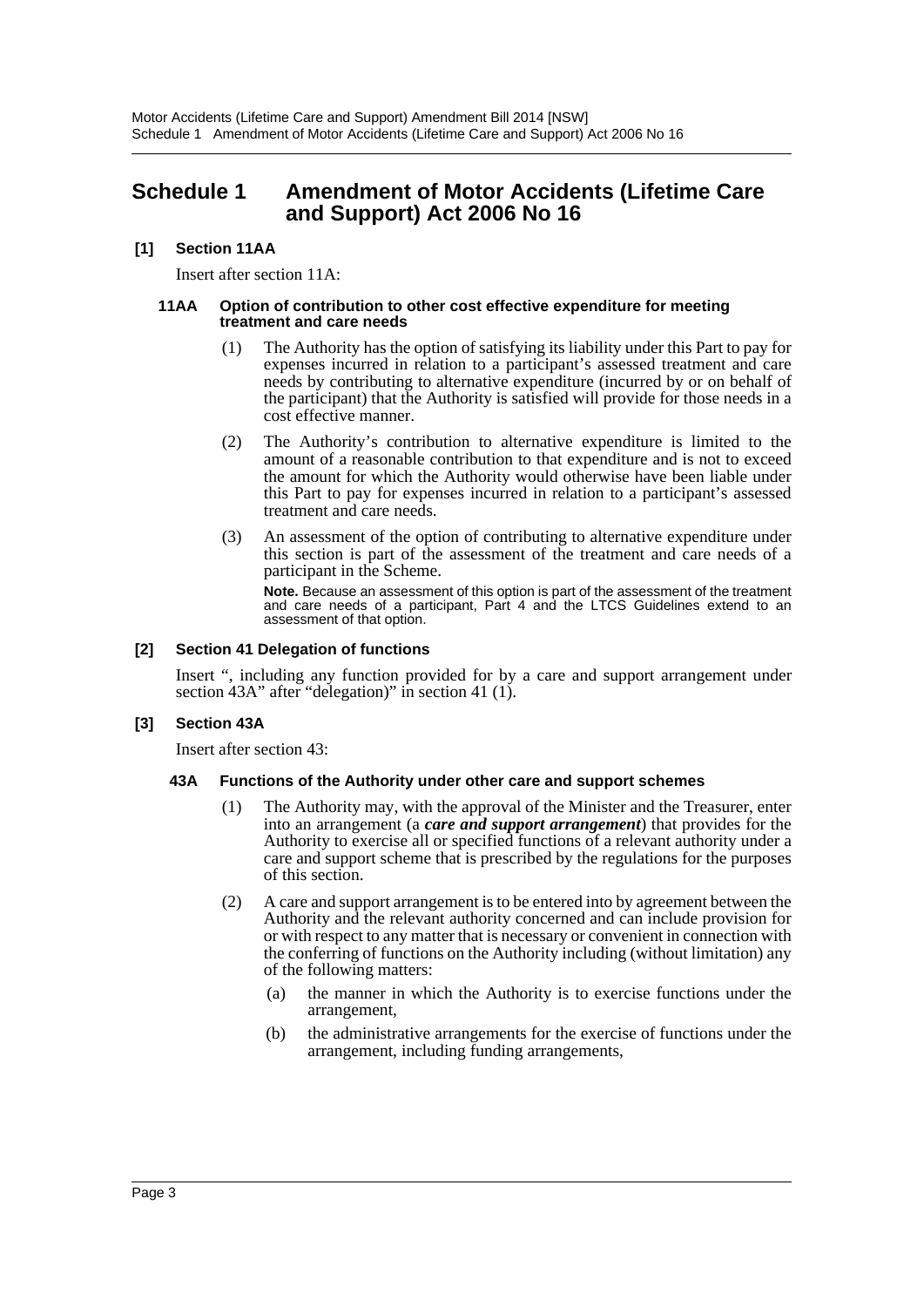- (c) the sharing of information between the Authority and the relevant authority in connection with the operation of the arrangement and the exercise of functions under the arrangement,
- (d) such other matters as may be prescribed by the regulations.
- (3) The Authority has the functions provided for by a care and support arrangement entered into under this section and is to exercise those functions in accordance with the arrangement. Functions exercised by the Authority under a care and support arrangement are exercised for and on behalf of the relevant authority.
- (4) A care and support arrangement can provide for the exercise of functions by the Authority outside the State.
- (5) In this section:

*care and support scheme* means a law of the State or of another State or Territory or of the Commonwealth that makes provision for:

- (a) a scheme that is substantially the same as or similar to the Scheme under this Act, or
- (b) a scheme for the payment of compensation or the provision of other care and support to persons who have suffered injury (whether or not caused by a motor accident).

*relevant authority* means a person or body that has functions under a care and support scheme (including functions under a contract of insurance required or provided for by a care and support scheme).

#### **[4] Section 48A**

Insert after section 48:

#### **48A Separate accounting for care and support arrangements**

- (1) Each care and support arrangement is to have a separate account established for it within the Fund.
- (2) Amounts payable to or by the Authority under a care and support arrangement are to be accounted for separately within the Fund by being paid into or from the separate account established for the arrangement.
- (3) A liability of the Authority under a care and support arrangement is not a liability of the Fund except to the extent that the liability can be satisfied out of money standing to the credit of the separate account established for the arrangement within the Fund.
- (4) Accordingly, an amount required to be paid under a care and support arrangement can only be paid from the separate account established for the arrangement but this does not prevent the use of other money in the Fund for the payment of such an amount pursuant to the provision of temporary financial accommodation (including by the making of an advance to the separate account established for the arrangement) that is repaid from the separate account.
- (5) The Authority is to have no regard to a liability of the Authority under a care and support arrangement in making a determination under section 49 (Determination by Authority of amount to be contributed to Fund).